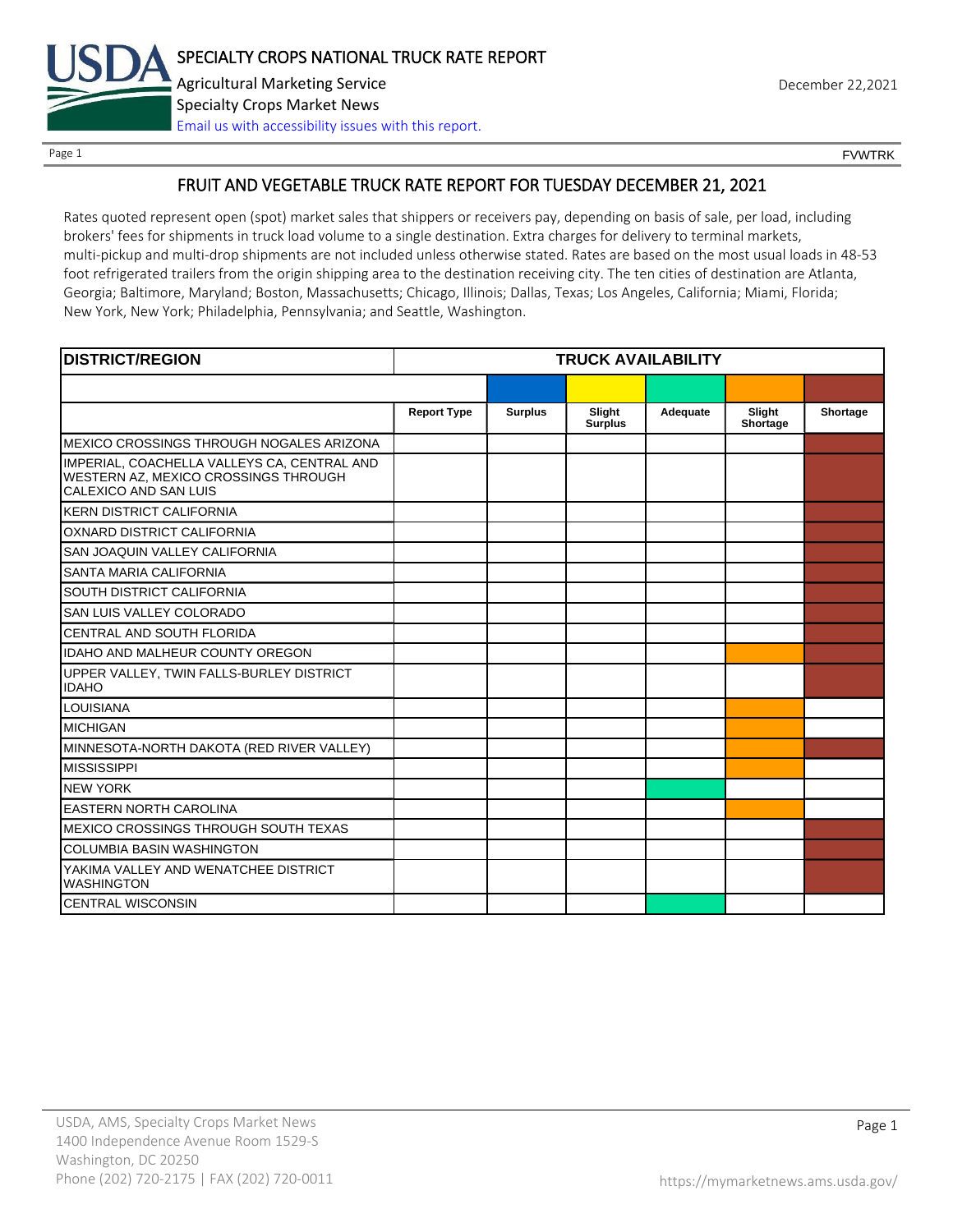

Page 2 FOUNTRK CONTROL CONTROL CONTROL CONTROL CONTROL CONTROL CONTROL CONTROL CONTROL CONTROL CONTROL CONTROL CONTROL CONTROL CONTROL CONTROL CONTROL CONTROL CONTROL CONTROL CONTROL CONTROL CONTROL CONTROL CONTROL CONTROL

# PRICES FOR TUESDAY DECEMBER 21, 2021

In areas where rates are based on package rates, per-load rates were derived by multiplying the package rate by the number of packages in the most usual load in a 48-53 foot trailer.

# PERCENTAGE OF CHANGE FROM TUESDAY DECEMBER 14, 2021 SHOWN IN ()

## MEXICO CROSSINGS THROUGH NOGALES ARIZONA

## --BEANS, ROUND GREEN TYPE, CORN, SWEET, CUCUMBERS, EGGPLANT, GRAPEFRUIT, HONEYDEWS, ORANGES, SQUASH, TOMATILLOS, TOMATOES, TOMATOES, CHERRY, TOMATOES, GRAPE TYPE, TOMATOES, PLUM TYPE AND WATERMELONS

|              |          | RANGE      | <b>MOSTLY</b> |                  |
|--------------|----------|------------|---------------|------------------|
| Atlanta      | Shortage | 6600-7800  | 7000-7200     | $\left( \right)$ |
| Baltimore    | Shortage | 8600-9600  | 8900-9100     | $\left( \right)$ |
| Boston       | Shortage | 9900-11500 | 10400-10600   | $\left( \right)$ |
| Chicago      | Shortage | 5600-7000  | 6300-6600     | $\left( \right)$ |
| Dallas       | Shortage | 3700-4700  | 4000-4200     | $\left( \right)$ |
| Los Angeles  | Shortage | 1300-1700  | 1400-1600     | $\left( \right)$ |
| Miami        | Shortage | 7800-9000  | 8100-8300     | $\left( \right)$ |
| New York     | Shortage | 9000-10400 | 9300-9600     | $\left( \right)$ |
| Philadelphia | Shortage | 8800-9900  | 9100-9300     | $\left( \right)$ |

IMPERIAL, COACHELLA VALLEYS CA, CENTRAL AND WESTERN AZ, MEXICO CROSSINGS THROUGH CALEXICO AND SAN LUIS

## --ANISE, BOK CHOY, BROCCOLI, CABBAGE/ FRESH CUT, CAULIFLOWER, CHINESE CABBAGE, CILANTRO, ENDIVE, ESCAROLE, GREENS, KALE, LEEKS, LETTUCE, GREEN LEAF, LETTUCE, ICEBERG, LETTUCE, RED LEAF, LETTUCE, ROMAINE, PARSLEY AND SPINACH

|             |          | RANGE       | MOSTLY      |          |
|-------------|----------|-------------|-------------|----------|
| Atlanta     | Shortage | 8500-10000  | 9100-9600   | (0)      |
| Baltimore   | Shortage | 10000-11400 | 10500-11100 | (+2)     |
| Chicago     | Shortage | 7900-10000  | 8200-8900   | $(+1)$   |
| Dallas      | Shortage | 6500-8500   | 6900-7800   | (+3)     |
| Los Angeles | Shortage | 1400-1800   | 1400-1700   | (-3)     |
| New York    | Shortage | 10400-11500 | 10600-11200 | $(+102)$ |

KERN DISTRICT CALIFORNIA

## --CARROTS AND GRAPES

|           |          | RANGE       | <b>MOSTLY</b> |        |
|-----------|----------|-------------|---------------|--------|
| Atlanta   | Shortage | 8500-10000  | 9000-9700     | $(-2)$ |
| Baltimore | Shortage | 9200-11500  | 10800-11500   | (0)    |
| Boston    | Shortage | 10500-12200 | 11100-11900   | (+2)   |
| Chicago   | Shortage | 7900-9300   | 7900-8500     | (-1)   |
| Dallas    | Shortage | 6800-8500   | 7300-8200     | (0)    |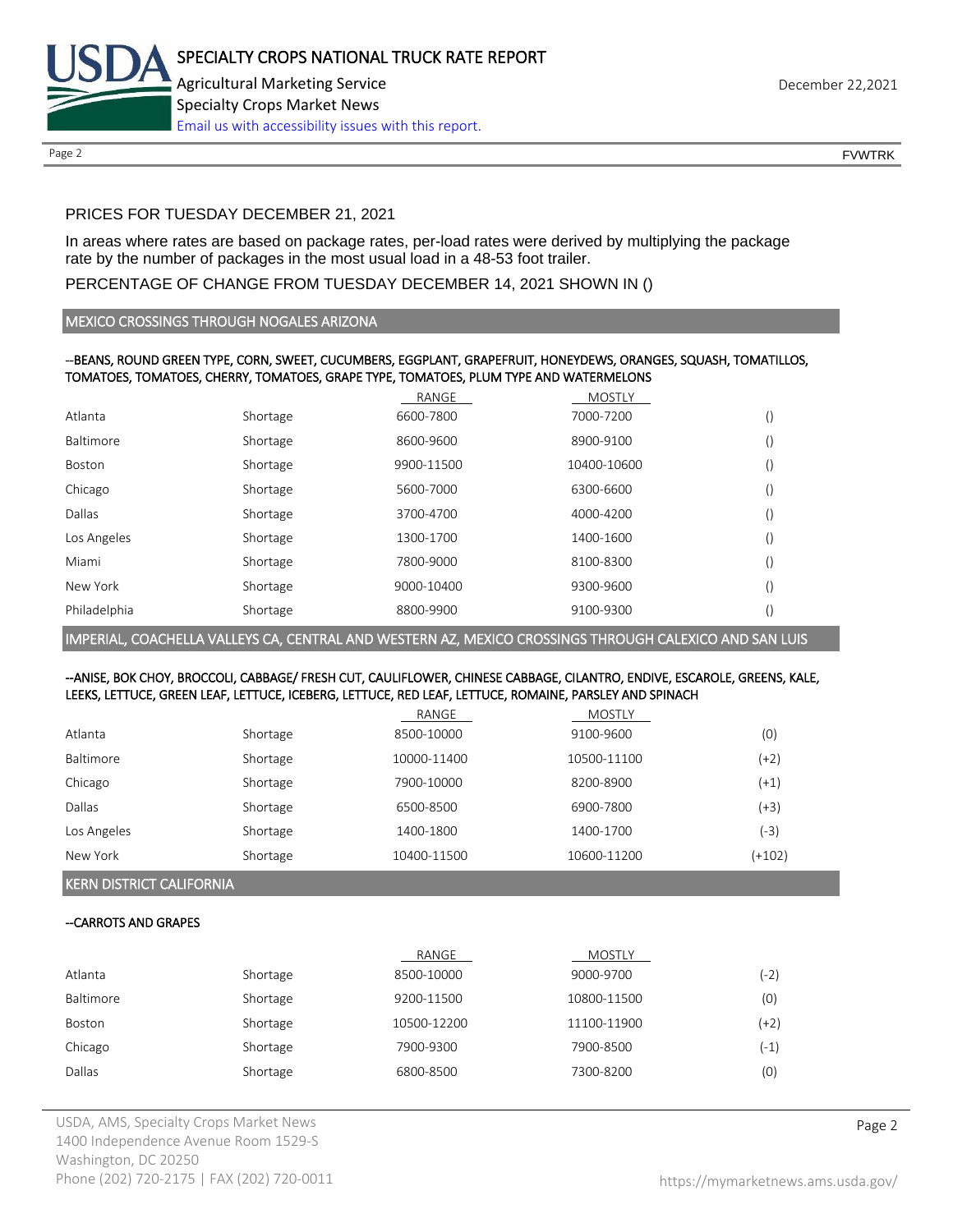

Page 3 FOUNTRK And the set of the set of the set of the set of the set of the set of the set of the set of the set of the set of the set of the set of the set of the set of the set of the set of the set of the set of the s

## OXNARD DISTRICT CALIFORNIA

#### --ARTICHOKES, CABBAGE/ FRESH CUT, CELERY, CILANTRO, GREENS, KALE, LETTUCE, ROMAINE AND PARSLEY

|              |          | RANGE      | <b>MOSTLY</b> |      |
|--------------|----------|------------|---------------|------|
| Atlanta      | Shortage | 8500-10000 | 8500-9500     | (0)  |
| Baltimore    | Shortage | 8800-11400 | 9800-10800    | (0)  |
| Chicago      | Shortage | 7200-8400  | 7700-8400     | (+3) |
| Dallas       | Shortage | 5500-7200  | 6200-7200     | (+3) |
| Los Angeles  | Shortage | 1300-1600  |               | (0)  |
| Philadelphia | Shortage | 9800-11800 | 10000-10900   | (0)  |

## SAN JOAQUIN VALLEY CALIFORNIA

--GRAPES

|           |          | RANGE       | <b>MOSTLY</b> |        |
|-----------|----------|-------------|---------------|--------|
| Atlanta   | Shortage | 8700-9900   | 8800-9200     | (0)    |
| Baltimore | Shortage | 10300-10800 |               | (-1)   |
| Chicago   | Shortage | 8200-9400   | 8500-9000     | $(+1)$ |
| Dallas    | Shortage | 7600-8600   | 7800-8300     | (0)    |

### SANTA MARIA CALIFORNIA

## --BROCCOLI, CAULIFLOWER, CELERY, LETTUCE, ICEBERG AND LETTUCE, ROMAINE

|                  |          | RANGE       | <b>MOSTLY</b> |        |
|------------------|----------|-------------|---------------|--------|
| <b>Baltimore</b> | Shortage | 10800-12000 | 11000-11600   | (-1)   |
| Boston           | Shortage | 10800-12500 | 11600-12200   | (-5)   |
| Chicago          | Shortage | 7500-9100   | 7800-8300     | (0)    |
| Dallas           | Shortage | 6500-8500   | 7100-7700     | $(+1)$ |
| New York         | Shortage | 10500-12400 | 11600-12300   | (+2)   |
| Philadelphia     | Shortage | 10500-11500 | 10500-11200   | (-6)   |

# SOUTH DISTRICT CALIFORNIA

#### --AVOCADOS, LEMONS AND ORANGES

|               |          | RANGE       | <b>MOSTLY</b> |     |
|---------------|----------|-------------|---------------|-----|
| Atlanta       | Shortage | 8800-10000  | 9000-9600     | (0) |
| Baltimore     | Shortage | 10100-11500 | 10300-11000   | (0) |
| <b>Boston</b> | Shortage | 10700-11900 | 11000-11700   | (0) |
| Chicago       | Shortage | 8200-9300   | 8400-8900     | (0) |
| Dallas        | Shortage | 7600-8800   | 7900-8400     | (0) |
| Miami         | Shortage | 10500-11700 | 10800-11500   | (0) |
| New York      | Shortage | 10400-11700 | 10800-11300   | (0) |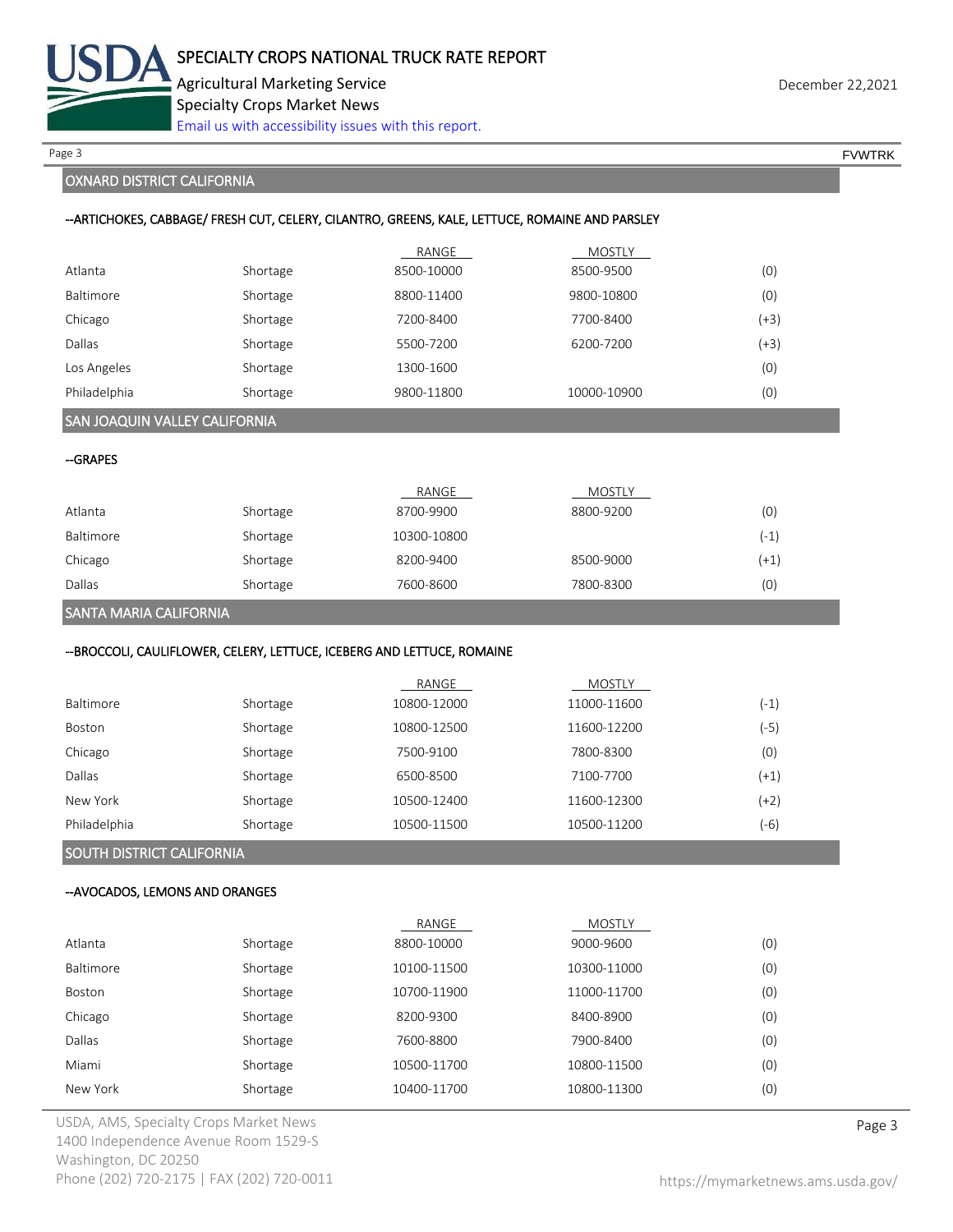

# SPECIALTY CROPS NATIONAL TRUCK RATE REPORT

Agricultural Marketing Service **December 22,2021 December 22,2021** Specialty Crops Market News

[Email us with accessibility issues with this report.](mailto:mars@ams.usda.gov?subject=508%20Inquiry/Report)

| Page 4                          |          |             |               |     | <b>FVWTRK</b> |
|---------------------------------|----------|-------------|---------------|-----|---------------|
| Philadelphia                    | Shortage | 10200-11500 | 10500-11100   | (0) |               |
| Seattle                         | Shortage | 5800-7000   | 6000-6600     | (0) |               |
| <b>SAN LUIS VALLEY COLORADO</b> |          |             |               |     |               |
| -- POTATOES                     |          |             |               |     |               |
|                                 |          | RANGE       | <b>MOSTLY</b> |     |               |
| Atlanta                         | Shortage | 3600-3825   |               | (0) |               |
| Baltimore                       | Shortage | 5625-6075   |               | (0) |               |
| Boston                          | Shortage | 5850-5975   |               | (0) |               |
| <b>Dallas</b>                   | Shortage | 2250-2475   |               | (0) |               |
| New York                        | Shortage | 5850-6300   |               | (0) |               |
| Philadelphia                    | Shortage | 5850-6300   |               | (0) |               |
| CENTRAL AND COUTLELODIDA        |          |             |               |     |               |

## CENTRAL AND SOUTH FLORIDA

## --BEANS, CORN, SWEET, CUCUMBERS, EGGPLANT, ENDIVE, ESCAROLE, OKRA, PEPPERS, BELL TYPE, PEPPERS, OTHER, RADISHES, SQUASH, YELLOW STRAIGHTNECK, SQUASH, ZUCCHINI, STRAWBERRIES, TOMATOES, CHERRY, TOMATOES, GRAPE TYPE AND TOMATOES, PLUM TYPE

|                  |          | RANGE     | <b>MOSTLY</b> |         |
|------------------|----------|-----------|---------------|---------|
| Atlanta          | Shortage | 1400-2000 | 1400-1800     | $(+14)$ |
| <b>Baltimore</b> | Shortage | 3200-3800 | 3400-3800     | $(+29)$ |
| Boston           | Shortage | 3600-4300 | 3600-4000     | (+4)    |
| Chicago          | Shortage | 3100-3500 | 3300-3300     | $(+29)$ |
| New York         | Shortage | 4000-4500 | 4100-4300     | $(+31)$ |
| Philadelphia     | Shortage | 3600-4000 | 3800-3800     | (+36)   |

# IDAHO AND MALHEUR COUNTY OREGON

## --ONIONS, DRY

|                                                |                 | RANGE      | <b>MOSTLY</b> |     |
|------------------------------------------------|-----------------|------------|---------------|-----|
| Atlanta                                        | Slight Shortage | 7013-7650  |               | (0) |
| Baltimore                                      | Slight Shortage | 8075-8500  |               | (0) |
| Boston                                         | Shortage        | 8925-10200 |               | (0) |
| Chicago                                        | Shortage        | 5100-5950  |               | (0) |
| Dallas                                         | Slight Shortage | 5100-5950  |               | (0) |
| Los Angeles                                    | Slight Shortage | 2338-3000  |               | (0) |
| Miami                                          | Shortage        | 8730-10200 |               | (0) |
| New York                                       | Slight Shortage | 8713-9775  |               | (0) |
| Philadelphia                                   | Shortage        | 8075-8925  |               | (0) |
| UPPER VALLEY, TWIN FALLS-BURLEY DISTRICT IDAHO |                 |            |               |     |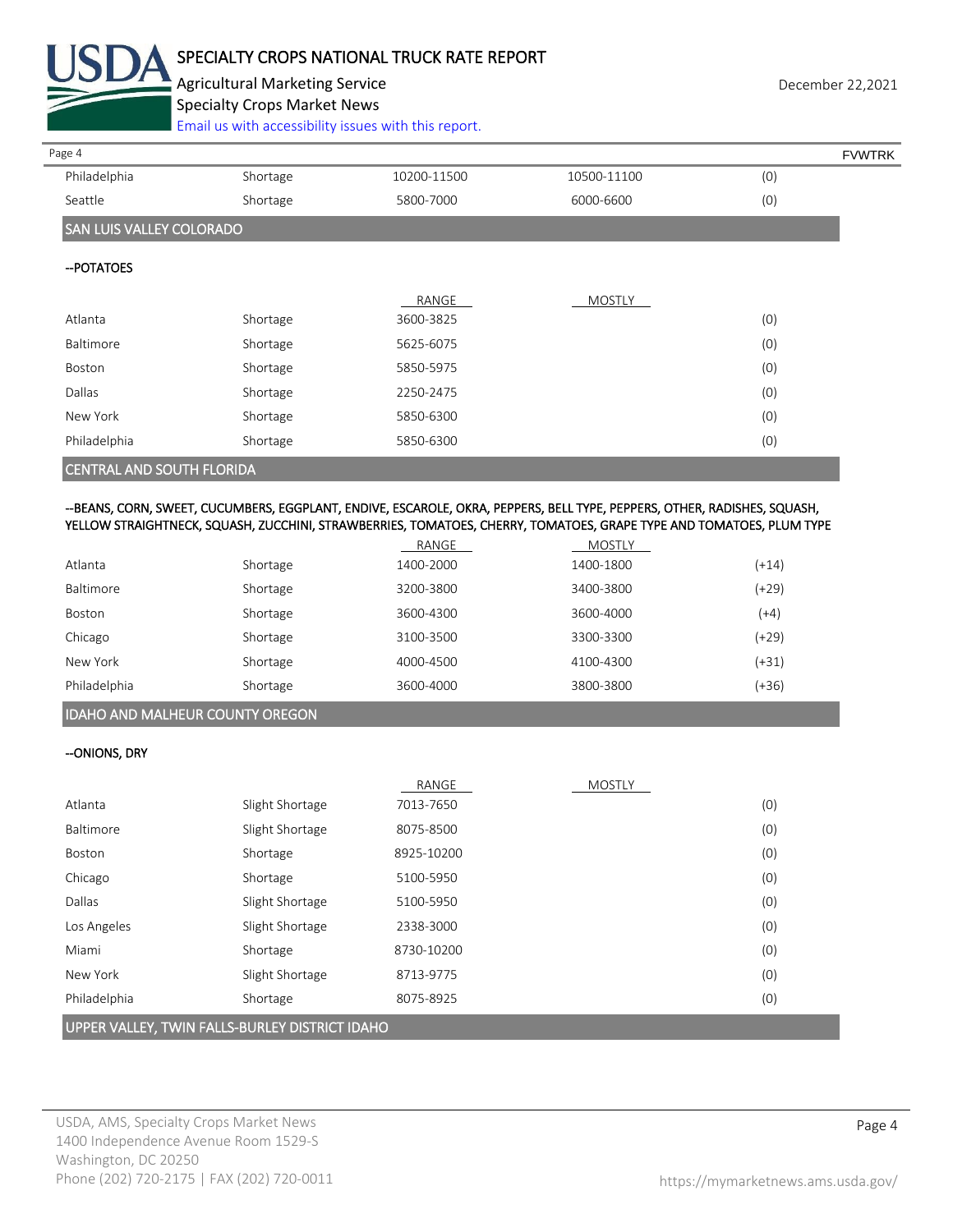

Agricultural Marketing Service **December 22,2021** Specialty Crops Market News

[Email us with accessibility issues with this report.](mailto:mars@ams.usda.gov?subject=508%20Inquiry/Report)

Page 5 FOUNTRK And the set of the set of the set of the set of the set of the set of the set of the set of the set of the set of the set of the set of the set of the set of the set of the set of the set of the set of the s

| -- POTATOES                                           |     |
|-------------------------------------------------------|-----|
| RANGE<br><b>MOSTLY</b>                                |     |
| 6800-7600<br>Atlanta<br>Shortage                      | (0) |
| Baltimore<br>8000-9000<br>Shortage                    | (0) |
| Shortage<br>Boston<br>8500-9500                       | (0) |
| Chicago<br>Shortage<br>4500-5500<br>5000              | (0) |
| Dallas<br>Shortage<br>4500-5200                       | (0) |
| Los Angeles<br>Shortage<br>2500-3500                  | (0) |
| Miami<br>Shortage<br>9000-9500                        | (0) |
| New York<br>Shortage<br>8700-9500                     | (0) |
| Philadelphia<br>Shortage<br>8500-9000                 | (0) |
| LOUISIANA                                             |     |
| -- SWEET POTATOES                                     |     |
| RANGE<br><b>MOSTLY</b>                                |     |
| Slight Shortage<br>5400-5800<br>5400-5600<br>Boston   | (0) |
| New York<br>Slight Shortage<br>5000-5200              | (0) |
| <b>MICHIGAN</b>                                       |     |
| -- APPLES AND POTATOES                                |     |
| RANGE<br><b>MOSTLY</b>                                |     |
| Atlanta<br>Slight Shortage<br>3400-3600               | (0) |
| Baltimore<br>Slight Shortage<br>3100-3300             | (0) |
| Chicago<br>Slight Shortage<br>1000-1200               | (0) |
| Dallas<br>Slight Shortage<br>3300-3500                | (0) |
| New York<br>Slight Shortage<br>3700-4000<br>3800-4000 | (0) |
| Philadelphia<br>Slight Shortage<br>3400-3600          | (0) |
| MINNESOTA-NORTH DAKOTA (RED RIVER VALLEY)             |     |
| -- POTATOES                                           |     |
| RANGE<br><b>MOSTLY</b>                                |     |
| Shortage<br>7095-8493<br>Boston                       | (0) |
| Chicago<br>Slight Shortage<br>3010-3440               | (0) |
| Dallas<br>Slight Shortage<br>4300-6020                | (0) |
| Miami<br>Slight Shortage<br>7310-8600                 | (0) |
| <b>MISSISSIPPI</b>                                    |     |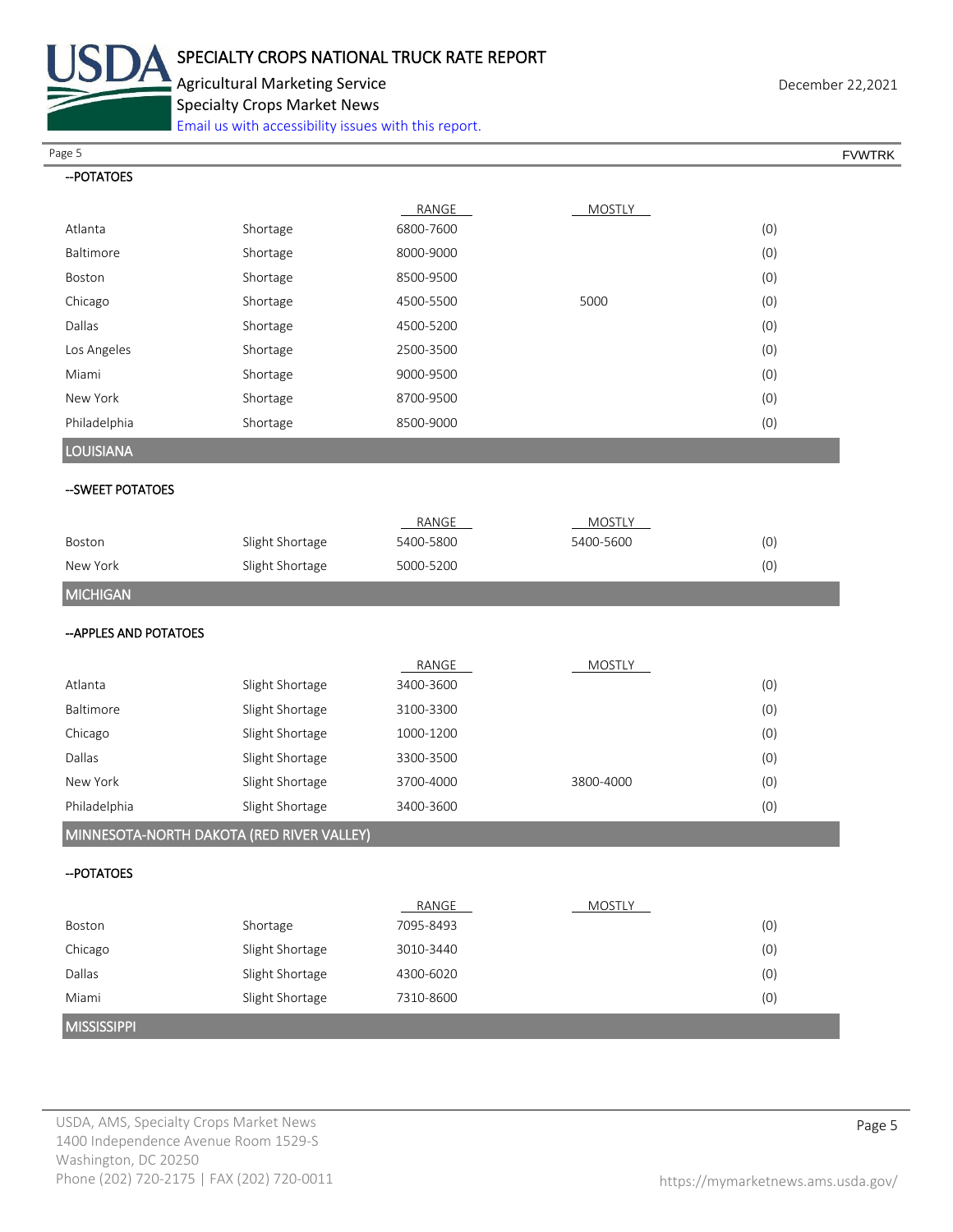

Agricultural Marketing Service **December 22,2021 December 22,2021** Specialty Crops Market News [Email us with accessibility issues with this report.](mailto:mars@ams.usda.gov?subject=508%20Inquiry/Report)

| Page 6                        |                 |           |               | <b>FVWTRK</b> |
|-------------------------------|-----------------|-----------|---------------|---------------|
| --SWEET POTATOES              |                 |           |               |               |
|                               |                 | RANGE     | <b>MOSTLY</b> |               |
| Chicago                       | Slight Shortage | 1800-2600 | 2000-2400     | (0)           |
| <b>NEW YORK</b>               |                 |           |               |               |
| --APPLES                      |                 |           |               |               |
|                               |                 |           |               |               |
|                               |                 | RANGE     | <b>MOSTLY</b> |               |
| Atlanta                       | Adequate        | 3500-4000 |               | (0)           |
| Baltimore                     | Adequate        | 1800-2000 |               | (0)           |
| Boston                        | Adequate        | 2200-3000 | 2500-2800     | (0)           |
| Miami                         | Adequate        | 4000-7000 | 5500-6000     | (0)           |
| New York                      | Adequate        | 1800-3500 | 2100-2800     | (0)           |
| Philadelphia                  | Adequate        | 1700-2800 | 2000-2500     | (0)           |
| <b>EASTERN NORTH CAROLINA</b> |                 |           |               |               |
|                               |                 |           |               |               |
| --SWEET POTATOES              |                 |           |               |               |

|                  |                 | RANGE     | <b>MOSTLY</b> |     |
|------------------|-----------------|-----------|---------------|-----|
| Atlanta          | Slight Shortage | 2500-2500 |               | (0) |
| <b>Baltimore</b> | Slight Shortage | 1800-2000 |               | (0) |
| Boston           | Slight Shortage | 4000-4000 |               | (0) |
| Chicago          | Slight Shortage | 3500-3500 |               | (0) |
| Miami            | Slight Shortage | 3000-3000 |               | (0) |
| New York         | Slight Shortage | 2500-3000 |               | (0) |
| Philadelphia     | Slight Shortage | 2200-2400 |               | (0) |

MEXICO CROSSINGS THROUGH SOUTH TEXAS

#### --BROCCOLI, CARROTS, CHAYOTE, CILANTRO, CUCUMBERS, GRAPEFRUIT, LIMES, MANGOES, ORANGES, PAPAYA, PEPPERS, ANAHEIM, PEPPERS, BELL TYPE, PEPPERS, HABANERO, PEPPERS, JALAPENO, PEPPERS, POBLANO, PEPPERS, SERRANO, PINEAPPLES, TOMATILLOS, TOMATOES, TOMATOES, GRAPE TYPE, TOMATOES, PLUM TYPE AND WATERMELONS

|              |          | RANGE     | <b>MOSTLY</b> |         |
|--------------|----------|-----------|---------------|---------|
| Atlanta      | Shortage | 5000-6000 | 5500-5600     | (+31)   |
| Baltimore    | Shortage | 7400-7800 | 7400-7500     | $(+19)$ |
| Boston       | Shortage | 8000-8800 | 8400-8600     | (+29)   |
| Chicago      | Shortage | 4800-5600 | 5200-5400     | $(+23)$ |
| Dallas       | Shortage | 1800-2400 | 2000-2200     | $(+20)$ |
| Los Angeles  | Shortage | 3500-4800 | 4200-4400     | $(+30)$ |
| Miami        | Shortage | 6000-6600 | 6400-6500     | $(+37)$ |
| New York     | Shortage | 7000-8400 | 7900-8100     | $(+13)$ |
| Philadelphia | Shortage | 7000-8000 | 7500-7700     | $(+14)$ |
| Seattle      | Shortage | 8000-8400 |               | $(+27)$ |
|              |          |           |               |         |

USDA, AMS, Specialty Crops Market News **Page 6** 1400 Independence Avenue Room 1529-S Washington, DC 20250 Phone (202) 720-2175 | FAX (202) 720-0011 <https://mymarketnews.ams.usda.gov/>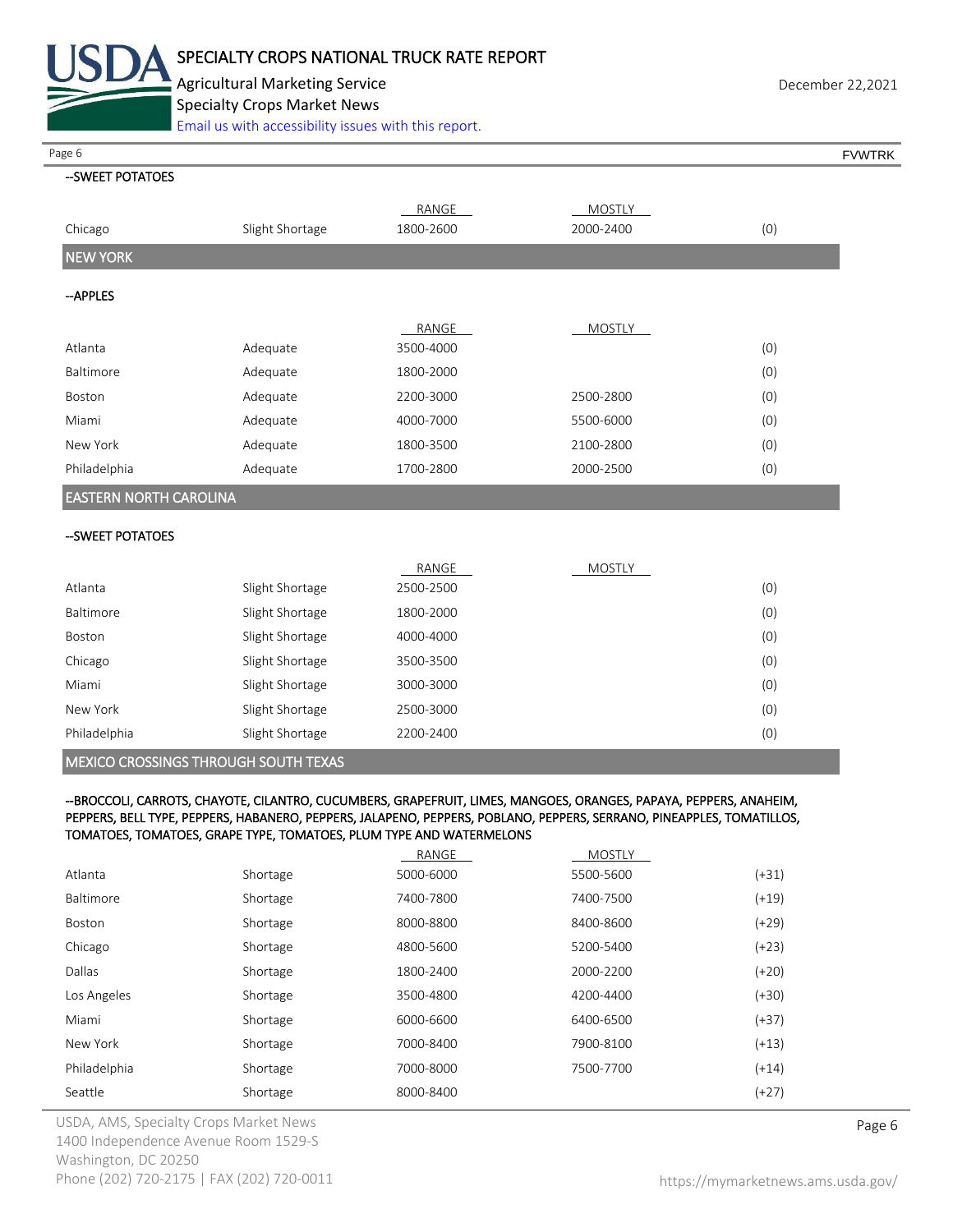

Agricultural Marketing Service **December 22,2021** Specialty Crops Market News [Email us with accessibility issues with this report.](mailto:mars@ams.usda.gov?subject=508%20Inquiry/Report)

# COLUMBIA BASIN WASHINGTON

| Page 7 | <b>EVWTRK</b> |
|--------|---------------|
|--------|---------------|

#### --ONIONS, DRY AND POTATOES

|                                                       |          | RANGE       | MOSTLY |  |
|-------------------------------------------------------|----------|-------------|--------|--|
| Atlanta                                               | Shortage | 8738-9800   | (0)    |  |
| Dallas                                                | Shortage | 8100-8200   | (0)    |  |
| Los Angeles                                           | Shortage | 3400-4000   | (0)    |  |
| Miami                                                 | Shortage | 10700-11000 | (0)    |  |
| New York                                              | Shortage | 10400-11500 | (0)    |  |
| ALLIE A A ALLIEV AND MUSIC TOUT DIGTDOT MUSIC HIMOTOM |          |             |        |  |

YAKIMA VALLEY AND WENATCHEE DISTRICT WASHINGTON

## --APPLES AND PEARS

|              |          | RANGE       | <b>MOSTLY</b> |                  |
|--------------|----------|-------------|---------------|------------------|
| Atlanta      | Shortage | 9500-11500  | 9800-11200    | $(+1)$           |
| Baltimore    | Shortage | 10600-12000 | 10600-11500   | $(+1)$           |
| Boston       | Shortage | 11000-13000 | 11500-12500   | (0)              |
| Chicago      | Shortage | 7500-9000   | 8000-9000     | $(-1)$           |
| Dallas       | Shortage | 8000-9000   | 8500-9000     | $(+1)$           |
| Los Angeles  | Shortage | 3500-4400   | 3800-4300     | (0)              |
| Miami        | Shortage | 11500-14000 | 12000-13000   | $(+4)$           |
| New York     | Shortage | 11000-12800 | 11000-12200   | $(+1)$           |
| Philadelphia | Shortage | 10500-12000 | 11000-11700   | $(+2)$           |
| Seattle      | Shortage | 900-1000    | 950-950       | $\left( \right)$ |

### CENTRAL WISCONSIN

### --ONIONS, DRY AND POTATOES

|               |          | RANGE     | <b>MOSTLY</b> |     |
|---------------|----------|-----------|---------------|-----|
| Atlanta       | Adequate | 4250-5100 | 5100-5100     | (0) |
| Baltimore     | Adequate | 4250-5525 | 5100-5525     | (0) |
| <b>Boston</b> | Adequate | 5100-5950 | 5525-5950     | (0) |
| Chicago       | Adequate | 1275-1700 |               | (0) |
| Miami         | Adequate | 5950-6800 | 6000-6000     | (0) |
| New York      | Adequate | 5100-5950 | 5525-5950     | (0) |
| Philadelphia  | Adequate | 4250-5525 | 5100-5525     | (0) |